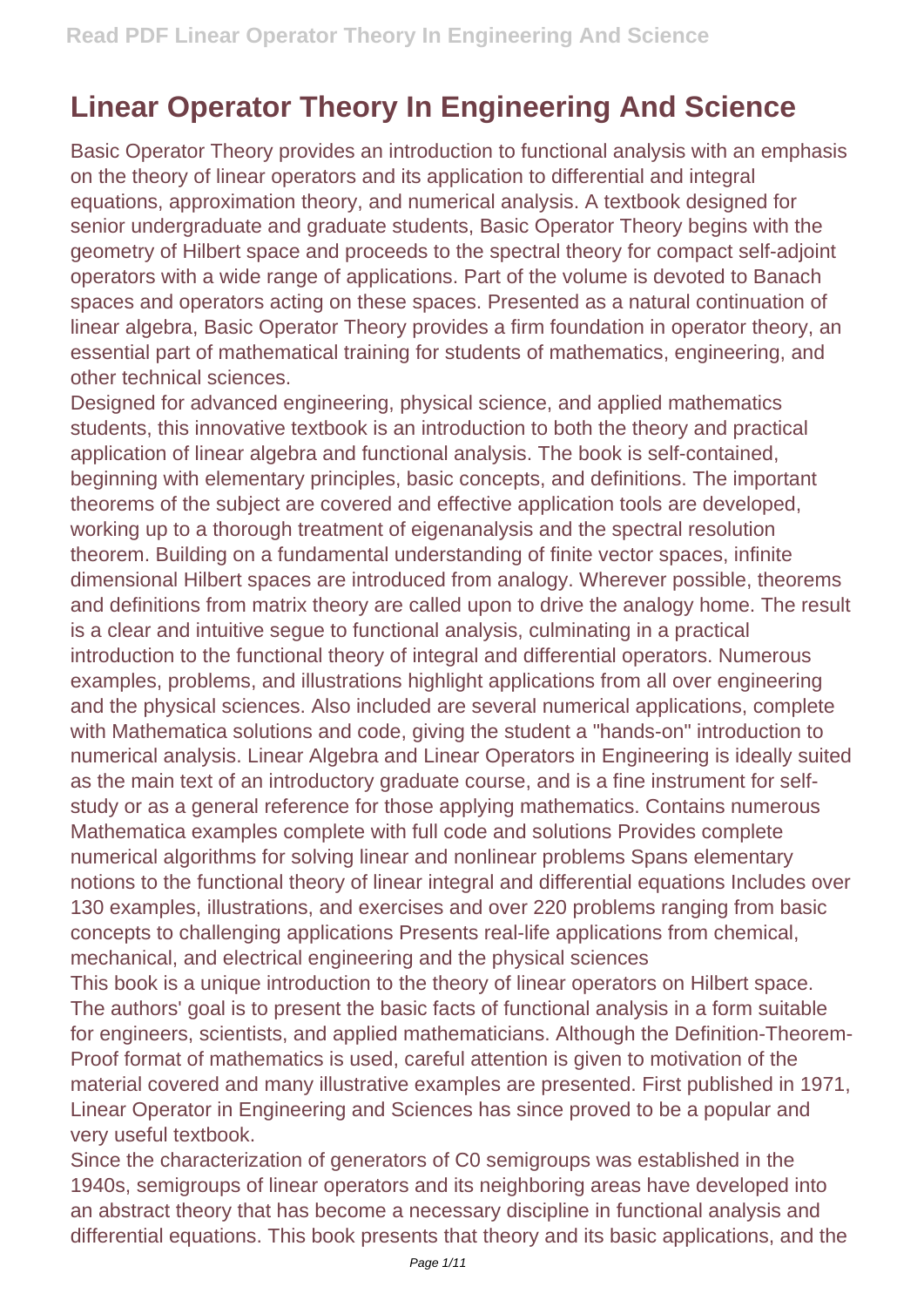last two chapters give a connected account of the applications to partial differential equations.

This classic textbook by two mathematicians from the USSR's prestigious Kharkov Mathematics Institute introduces linear operators in Hilbert space, and presents in detail the geometry of Hilbert space and the spectral theory of unitary and self-adjoint operators. It is directed to students at graduate and advanced undergraduate levels, but because of the exceptional clarity of its theoretical presentation and the inclusion of results obtained by Soviet mathematicians, it should prove invaluable for every mathematician and physicist. 1961, 1963 edition.

An operator theoretic approach to robust control analysis for linear time-varying systems, with the emphasis on the conceptual similarity with the H control theory for time-invariant systems. It clarifies the major difficulties confronted in the time varying case and all the necessary operator theory is developed from first principles, making the book as self-contained as possible. After presenting the necessary results from the theories of Toeplitz operators and nest algebras, linear systems are defined as inputoutput operators and the relationship between stabilisation and the existence of coprime factorisations is described. Uniform optimal control problems are formulated as model-matching problems and are reduced to four block problems, while robustness is considered both from the point of view of fractional representations and the "time varying gap" metric, as is the relationship between these types of uncertainties. The book closes with the solution of the orthogonal embedding problem for time-varying contractive systems. As such, this book is useful to both mathematicians and to control engineers.

The book presents an introduction to the geometry of Hilbert spaces and operator theory, targeting graduate and senior undergraduate students of mathematics. Major topics discussed in the book are inner product spaces, linear operators, spectral theory and special classes of operators, and Banach spaces. On vector spaces, the structure of inner product is imposed. After discussing geometry of Hilbert spaces, its applications to diverse branches of mathematics have been studied. Along the way are introduced orthogonal polynomials and their use in Fourier series and approximations. Spectrum of an operator is the key to the understanding of the operator. Properties of the spectrum of different classes of operators, such as normal operators, self-adjoint operators, unitaries, isometries and compact operators have been discussed. A large number of examples of operators, along with their spectrum and its splitting into point spectrum, continuous spectrum, residual spectrum, approximate point spectrum and compression spectrum, have been worked out. Spectral theorems for self-adjoint operators, and normal operators, follow the spectral theorem for compact normal operators. The book also discusses invariant subspaces with special attention to the Volterra operator and unbounded operators. In order to make the text as accessible as possible, motivation for the topics is introduced and a greater amount of explanation than is usually found in standard texts on the subject is provided. The abstract theory in the book is supplemented with concrete examples. It is expected that these features will help the reader get a good grasp of the topics discussed. Hints and solutions to all the problems are collected at the end of the book. Additional features are introduced in the book when it becomes imperative. This spirit is kept alive throughout the book. Functional analysis is a powerful tool when applied to mathematical problems arising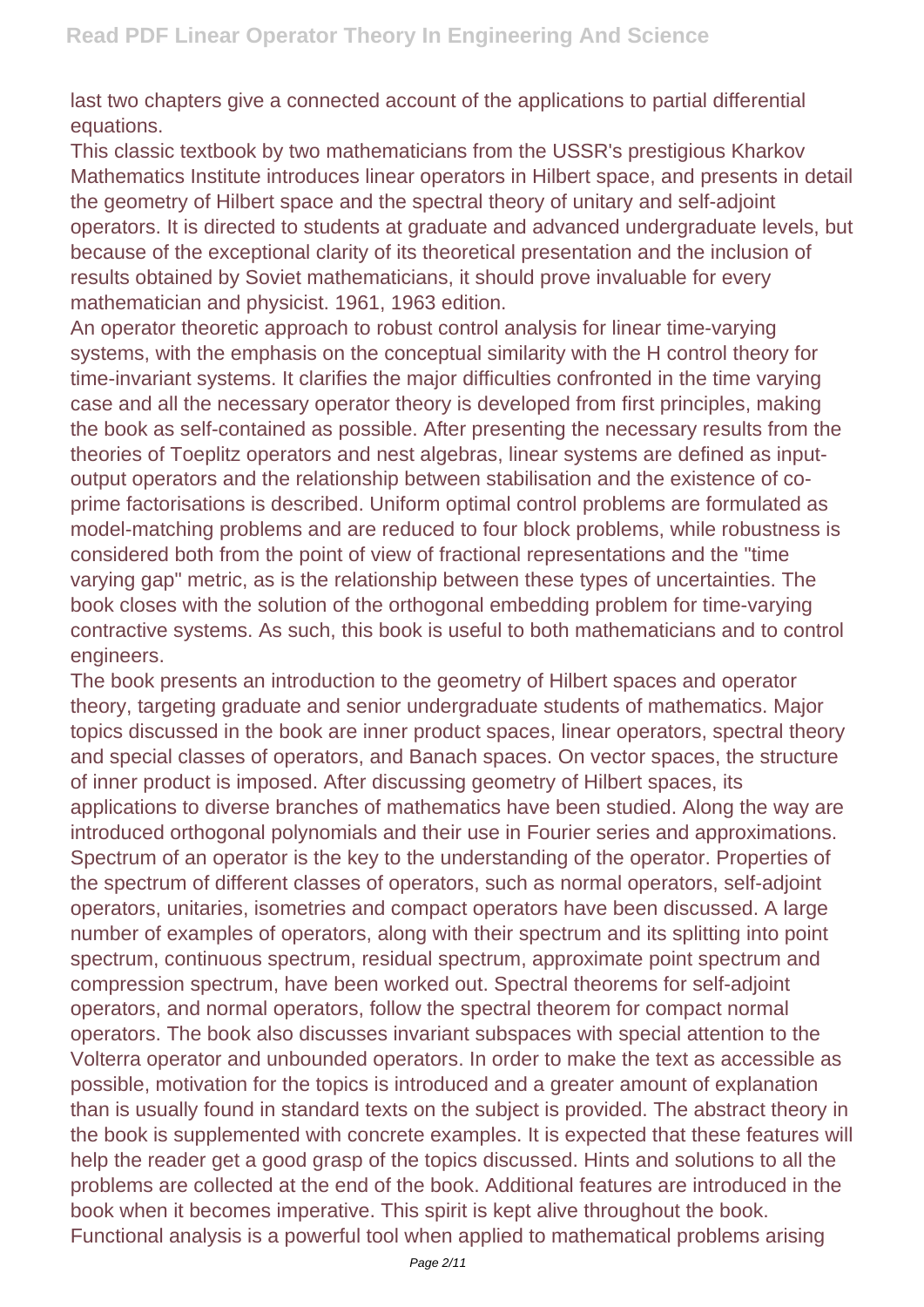from physical situations. The present book provides, by careful selection of material, a collection of concepts and techniques essential for the modern practitioner. Emphasis is placed on the solution of equations (including nonlinear and partial differential equations). The assumed background is limited to elementary real variable theory and finite-dimensional vector spaces. Provides an ideal transition between introductory math courses and advanced graduate study in applied mathematics, the physical sciences, or engineering Gives the reader a keen understanding of applied functional analysis, building progressively from simple background material to the deepest and most significant results Introduces each new topic with a clear, concise explanation Includes numerous examples linking fundamental principles with applications Solidifies the reader's understanding with numerous end-of-chapter problems Linear systems can be regarded as a causal shift-invariant operator on a Hilbert space of signals, and by doing so this book presents an introduction to the common ground between operator theory and linear systems theory. The book therefore includes material on pure mathematical topics such as Hardy spaces, closed operators, the gap metric, semigroups, shift-invariant subspaces, the commutant lifting theorem and almost-periodic functions, which would be entirely suitable for a course in functional analysis; at the same time, the book includes applications to partial differential equations, to the stability and stabilization of linear systems, to power signal spaces (including some recent material not previously available in books), and to delay systems, treated from an input/output point of view. Suitable for students of analysis, this book also acts as an introduction to a mathematical approach to systems and control for graduate students in departments of applied mathematics or engineering. This volume presents a systematic treatment of the theory of unbounded linear operators in normed linear spaces with applications to differential equations. Largely self-contained, it is suitable for advanced undergraduates and graduate students, and it only requires a familiarity with metric spaces and real variable theory. After introducing the elementary theory of normed linear spaces--particularly Hilbert space, which is used throughout the book--the author develops the basic theory of unbounded linear operators with normed linear spaces assumed complete, employing operators assumed closed only when needed. Other topics include strictly singular operators; operators with closed range; perturbation theory, including some of the main theorems that are later applied to ordinary differential operators; and the Dirichlet operator, in which the author outlines the interplay between functional analysis and "hard" classical analysis in the study of elliptic partial differential equations. In addition to its readable style, this book's appeal includes numerous examples and motivations

for certain definitions and proofs. Moreover, it employs simple notation, eliminating the need to refer to a list of symbols.

The vast and rapid advancement in telecommunications, computers, controls, and aerospace science has necessitated major changes in our basic understanding of the theory of electrical signals and processing systems. There is strong evidence that today's engineer needs to extend and to modernize his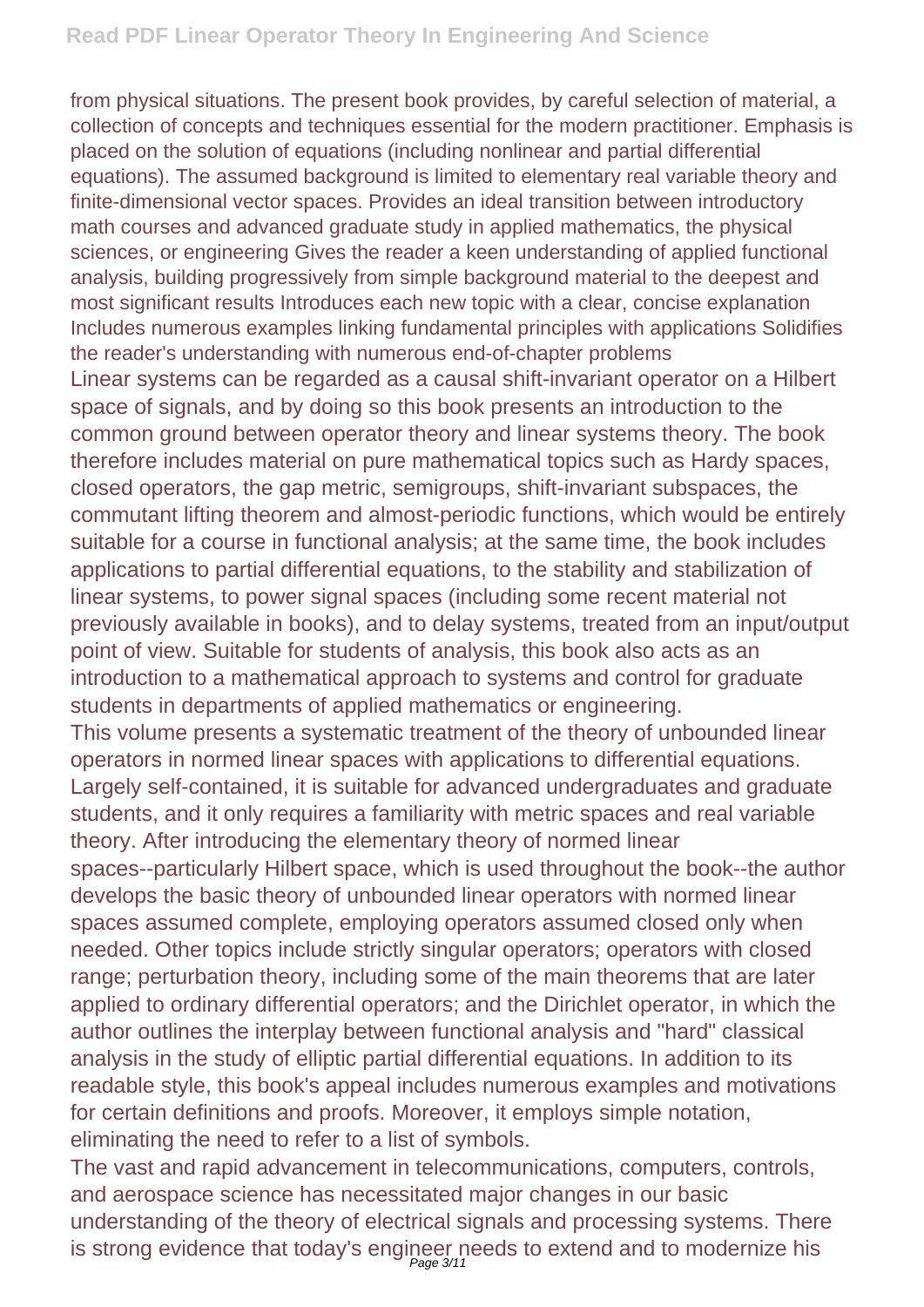analytical techniques. The latest fundamental analytical approach for the study of signals and systems seems to have its roots in the mathematics of Functional Analysis. This report contains a bird's-eye view of the elements of Hilbert spaces and their associated linear operators. The first chapter of the report gives an exposition of the most essential properties of Hilbert spaces. The second chapter presents the elements of linear operators acting on such spaces. The report is addressed to engineers and scientists interested in the theory of signals and systems. The applications of the theory will be undertaken in a separate report. (Author).

This book presents a panorama of operator theory. It treats a variety of classes of linear operators which illustrate the richness of the theory, both in its theoretical developments and its applications. For each of the classes various differential and integral operators motivate or illustrate the main results. The topics have been updated and enhanced by new developments, many of which appear here for the first time. Interconnections appear frequently and unexpectedly. This second volume consists of five parts: triangular representations, classes of Toeplitz operators, contractive operators and characteristic operator functions, Banach algebras and algebras of operators, and extension and completion problems. The exposition is self-contained and has been simplified and polished in an effort to make advanced topics accessible to a wide audience of students and researchers in mathematics, science and engineering. Contents: Vol. I - This book presents a panorama of operator theory. It treats a variety of classes of linear operators which illustrate the richness of the theory, both in its theoretical developments and its applications. For each of the classes various differential and integral operators motivate or illustrate the main results. The topics have been updated and enhanced by new developments, many of which appear here for the first time. Interconnections appear frequently and unexpectedly. The present volume consists of four parts: general spectral theory, classes of compact operators, Fredholm and Wiener-Hopf operators, and classes of unbounded operators: The exposition is self-contained and has been simplified and polished in an effort to make advanced topics accessible to a wide audience of students and researchers in mathematics, science and engineering. ..". Used as a graduate textbook, the book allows the instructor several good selections of topics to build a course. ... The authors took great care to polish and simplify the exposition; as a result, the book can serve also as an excellent basis for reading courses or for self-study. ... Besides being a textbook, the book is a valuable reference source for a wide audience of mathematicians, physicists and engineers. The specialists in functional analysis and operator theory will find most of the topics familiar, although the exposition is often novel or nontraditional, making the material more accessible. ..." (Zentralblatt fA1/4r Mathematik) / "This book presents an excellently chosen panorama of operator theory. It shows for several times the fruitful application of complex analysis to problems in operator theory. ... Each part contains interesting exercises and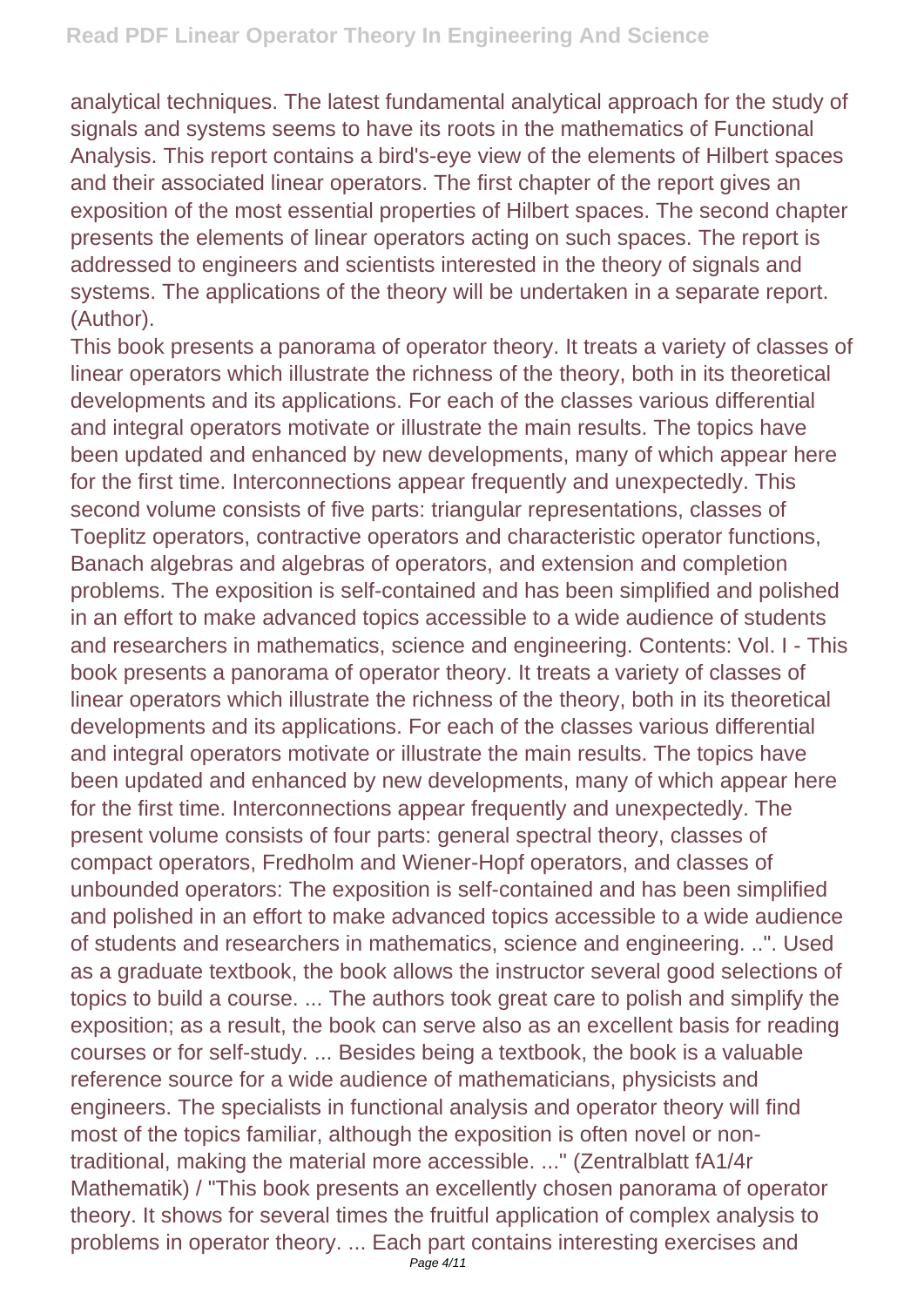comments on the literature of the topic." (Monatshefte fA1/4r Mathematik) This monograph only requires of the reader a basic knowledge of classical analysis: measure theory, analytic functions, Hilbert spaces, functional analysis. The book is self-contained, except for a few technical tools, for which precise references are given. Part I starts with finite-dimensional spaces and general spectral theory. But very soon (Chapter III), new material is presented, leading to new directions for research. Open questions are mentioned here. Part II concerns compactness and its applications, not only spectral theory for compact operators (Invariant Subspaces and Lomonossov's Theorem) but also duality between the space of nuclear operators and the space of all operators on a Hilbert space, a result which is seldom presented. Part III contains Algebra Techniques: Gelfand's Theory, and application to Normal Operators. Here again, directions for research are indicated. Part IV deals with analytic functions, and contains a few new developments. A simplified, operator-oriented, version is presented. Part V presents dilations and extensions: Nagy-Foias dilation theory, and the author's work about C1-contractions. Part VI deals with the Invariant Subspace Problem, with positive results and counter-examples. In general, much new material is presented. On the Invariant Subspace Problem, the level of research is reached, both in the positive and negative directions. This book gathers contributions written by Daniel Alpay's friends and collaborators. Several of the papers were presented at the International Conference on Complex Analysis and Operator Theory held in honor of Professor Alpay's 60th birthday at Chapman University in November 2016. The main topics covered are complex analysis, operator theory and other areas of mathematics close to Alpay's primary research interests. The book is recommended for mathematicians from the graduate level on, working in various areas of mathematical analysis, operator theory, infinite dimensional analysis, linear systems, and stochastic processes.

The theory of semigroups of operators is one of the most important themes in modern analysis. Not only does it have great intellectual beauty, but also wideranging applications. In this book the author first presents the essential elements of the theory, introducing the notions of semigroup, generator and resolvent, and establishes the key theorems of Hille–Yosida and Lumer–Phillips that give conditions for a linear operator to generate a semigroup. He then presents a mixture of applications and further developments of the theory. This includes a description of how semigroups are used to solve parabolic partial differential equations, applications to Levy and Feller–Markov processes, Koopmanism in relation to dynamical systems, quantum dynamical semigroups, and applications to generalisations of the Riemann–Liouville fractional integral. Along the way the reader encounters several important ideas in modern analysis including Sobolev spaces, pseudo-differential operators and the Nash inequality.

This book expands the lectures given at a regional conference in Lincoln, Nebraska which brought together a wide variety of scientists, pure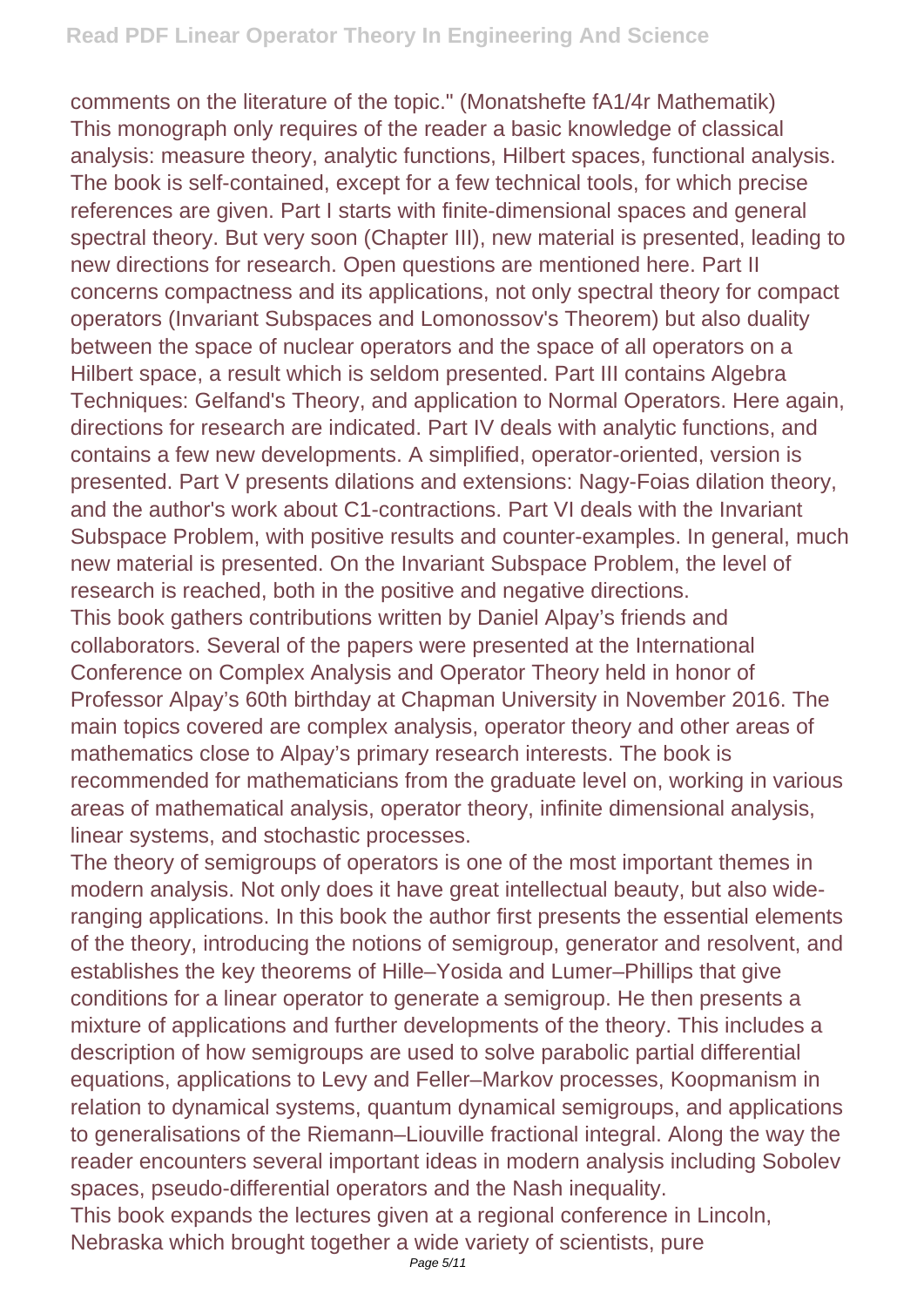## mathematicians and engineers.

This book represents the first synthesis of the considerable body of new research into positive definite matrices. These matrices play the same role in noncommutative analysis as positive real numbers do in classical analysis. They have theoretical and computational uses across a broad spectrum of disciplines, including calculus, electrical engineering, statistics, physics, numerical analysis, quantum information theory, and geometry. Through detailed explanations and an authoritative and inspiring writing style, Rajendra Bhatia carefully develops general techniques that have wide applications in the study of such matrices. Bhatia introduces several key topics in functional analysis, operator theory, harmonic analysis, and differential geometry--all built around the central theme of positive definite matrices. He discusses positive and completely positive linear maps, and presents major theorems with simple and direct proofs. He examines matrix means and their applications, and shows how to use positive definite functions to derive operator inequalities that he and others proved in recent years. He guides the reader through the differential geometry of the manifold of positive definite matrices, and explains recent work on the geometric mean of several matrices. Positive Definite Matrices is an informative and useful reference book for mathematicians and other researchers and practitioners. The numerous exercises and notes at the end of each chapter also make it the ideal textbook for graduate-level courses.

The most commonly used numerical techniques in solving engineering and mathematical models are the Finite Element, Finite Difference, and Boundary Element Methods. As computer capabilities continue to impro':e in speed, memory size and access speed, and lower costs, the use of more accurate but computationally expensive numerical techniques will become attractive to the practicing engineer. This book presents an introduction to a new approximation method based on a generalized Fourier series expansion of a linear operator equation. Because many engineering problems such as the multi dimensional Laplace and Poisson equations, the diffusion equation, and many integral equations are linear operator equations, this new approximation technique will be of interest to practicing engineers. Because a generalized Fourier series is used to develop the approxi mator, a "best approximation" is achieved in the "least-squares" sense; hence the name, the Best Approximation Method. This book guides the reader through several mathematics topics which are pertinent to the development of the theory employed by the Best Approximation Method. Working spaces such as metric spaces and Banach spaces are explained in readable terms. Integration theory in the Lebesque sense is covered carefully. Because the generalized Fourier series utilizes Lebesque integration concepts, the integra tion theory is covered through the topic of converging sequences of functions with respect to measure, in the mean (Lp), almost uniformly IV and almost everywhere. Generalized Fourier theory and linear operator theory are treated in Chapters 3 and 4.

This book is an introduction to the subject and is devoted to standard material on linear functional analysis, and presents some ergodic theorems for classes of operators containing the quasi-compact operators. It discusses various classes of operators connected with the numerical range.

Random Operator Theory provides a comprehensive discussion of the random norm of random bounded linear operators, also providing important random norms as random norms of differentiation operators and integral operators. After providing the basic definition of random norm of random bounded linear operators, the book then delves into the study of random operator theory, with final sections discussing the concept of random Banach algebras and its applications. Explores random differentiation and random integral equations Delves into the study of random operator theory Discusses the concept of random Banach algebras and its applications

rii application of linear operators on a Hilbert space. We begin with a chapter on the geometry Page 6/11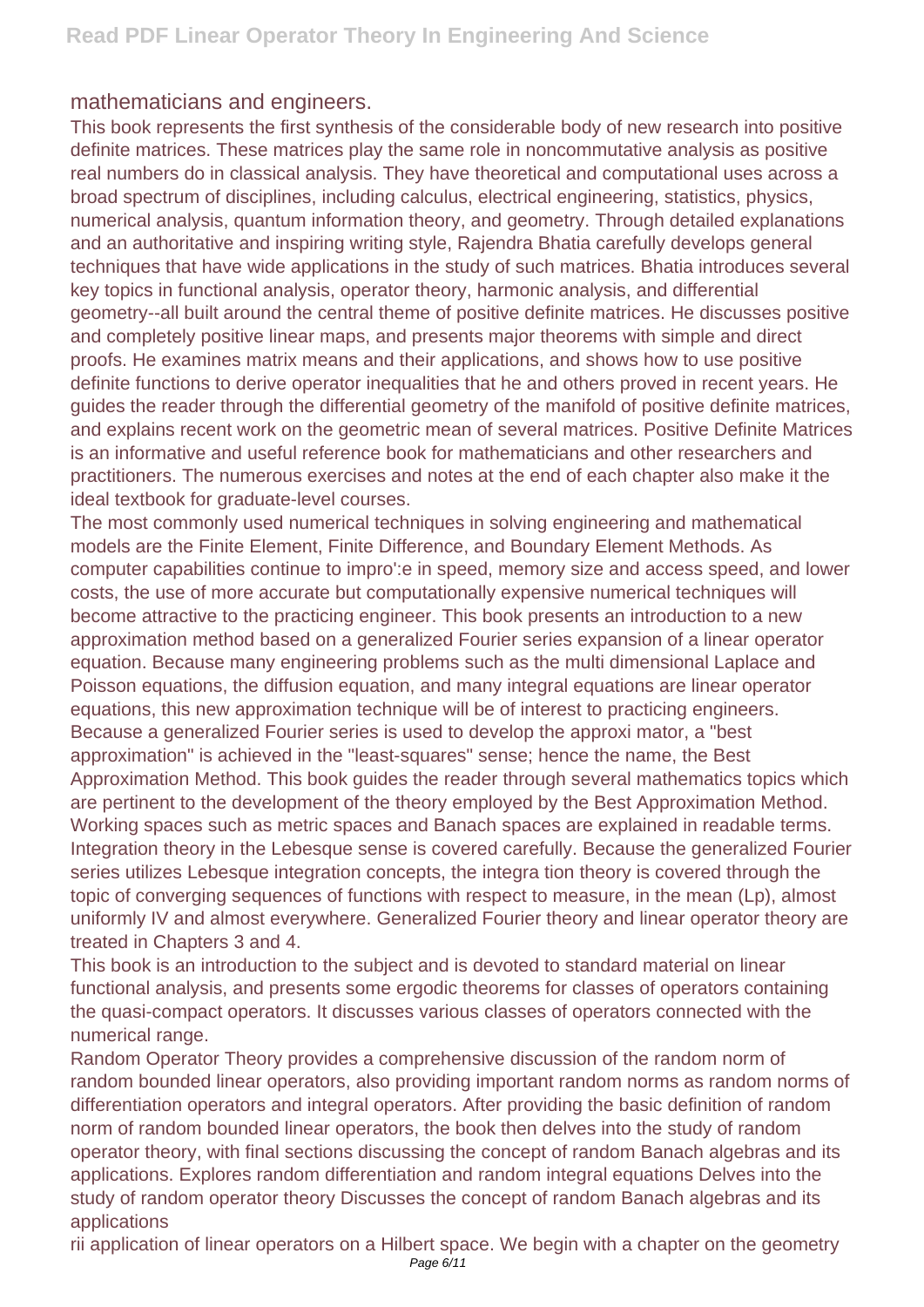of Hilbert space and then proceed to the spectral theory of compact self adjoint operators; operational calculus is next presented as a nat ural outgrowth of the spectral theory. The second part of the text concentrates on Banach spaces and linear operators acting on these spaces. It includes, for example, the three 'basic principles of linear analysis and the Riesz Fredholm theory of compact operators. Both parts contain plenty of applications. All chapters deal exclusively with linear problems, except for the last chapter which is an introduction to the theory of nonlinear operators. In addition to the standard topics in functional anal ysis, we have presented relatively recent results which appear, for example, in Chapter VII. In general, in writ ing this book, the authors were strongly influenced by re cent developments in operator theory which affected the choice of topics, proofs and exercises. One of the main features of this book is the large number of new exercises chosen to expand the reader's com prehension of the material, and to train him or her in the use of it. In the beginning portion of the book we offer a large selection of computational exercises; later, the proportion of exercises dealing with theoretical questions increases. We have, however, omitted exercises after Chap ters V, VII and XII due to the specialized nature of the subject matter.

This text discusses electromagnetics from the view of operator theory, in a manner more commonly seen in textbooks of quantum mechanics. It includes a self-contained introduction to operator theory, presenting definitions and theorems, plus proofs of the theorems when these are simple or enlightening.

{\it Elements of Operatory Theory} is aimed at graduate students as well as a new generation of mathematicians and scientists who need to apply operator theory to their field. Written in a user-friendly, motivating style, fundamental topics are presented in a systematic fashion, i.e., set theory, algebraic structures, topological structures, Banach spaces, Hilbert spaces, culminating with the Spectral Theorem, one of the landmarks in the theory of operators on Hilbert spaces. The exposition is concept-driven and as much as possible avoids the formulacomputational approach. Key features of this largely self-contained work include: \* required background material to each chapter \* fully rigorous proofs, over 300 of them, are specially tailored to the presentation and some are new \* more than 100 examples and, in several cases, interesting counterexamples that demonstrate the frontiers of an important theorem \* over 300 problems, many with hints \* both problems and examples underscore further auxiliary results and extensions of the main theory; in this non-traditional framework, the reader is challenged and has a chance to prove the principal theorems anew This work is an excellent text for the classroom as well as a self-study resource for researchers. Prerequisites include an introduction to analysis and to functions of a complex variable, which most first-year graduate students in mathematics, engineering, or another formal science have already acquired. Measure theory and integration theory are required only for the last section of the final chapter. A comprehensive graduate textbook that introduces functional analysis with an emphasis on the theory of linear operators and its application to differential equations, integral equations, infinite systems of linear equations, approximation theory, and numerical analysis. As a textbook designed for senior undergraduate and graduate students, it begins with the geometry of Hilbert spaces and proceeds to the theory of linear operators on these spaces including Banach spaces. Presented as a natural continuation of linear algebra, the book provides a firm foundation in operator theory which is an essential part of mathematical training for students of mathematics, engineering, and other technical sciences.

Linear Operator Theory in Engineering and ScienceSpringer Science & Business Media Nobel prize winner Ilya Prigogine writes in his preface: "Irreversibility is a challenge to mathematics...[which] leads to generalized functions and to an extension of spectral analysis beyond the conventional Hilbert space theory." Meeting this challenge required new mathematical formulations-obstacles met and largely overcome thanks primarily to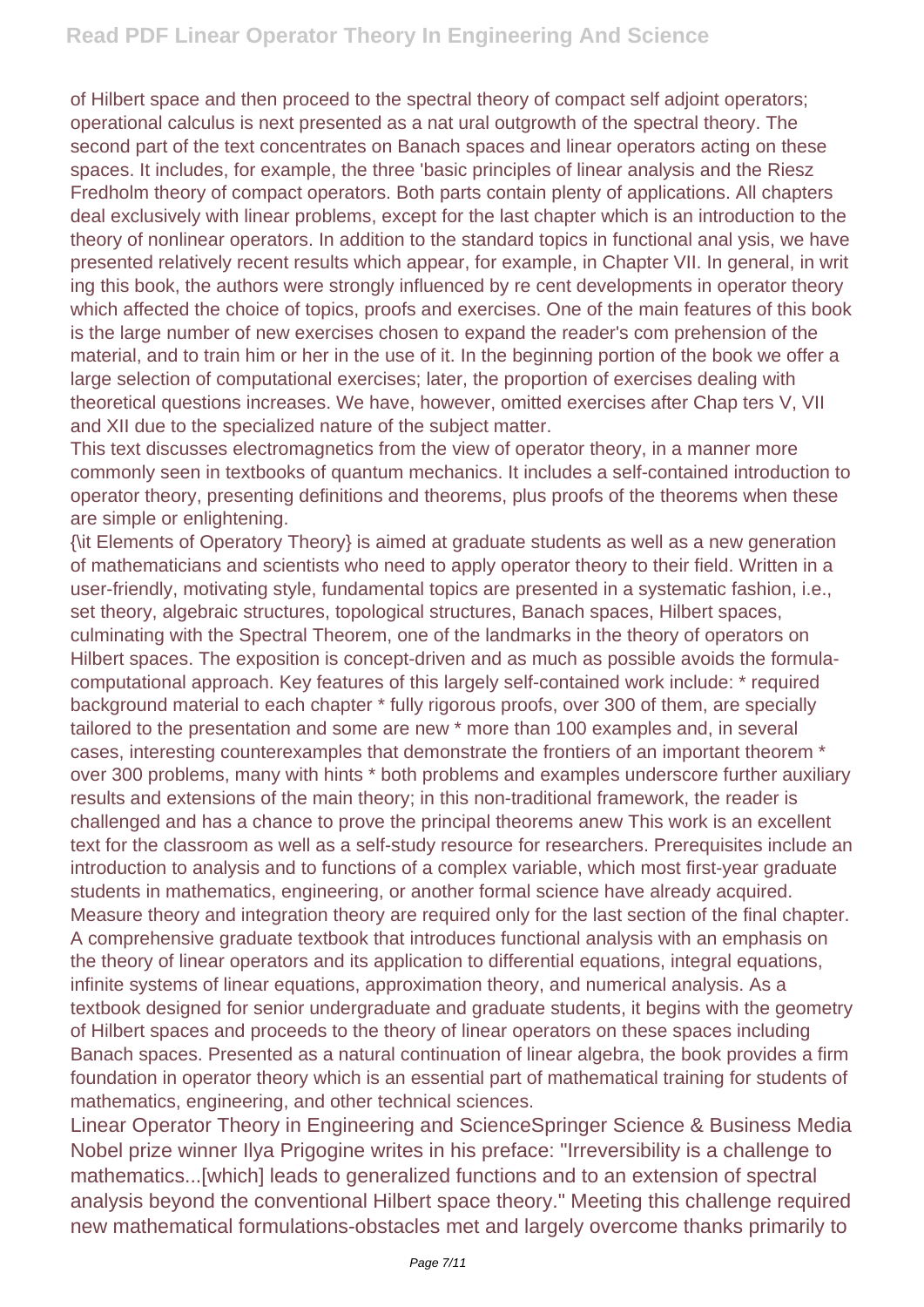the contributors to this volume." This compilation of works grew out of material presented at the "Hyperfunctions, Operator Theory and Dynamical Systems" symposium at the International Solvay Institutes for Physics and Chemistry in 1997. The result is a coherently organized collective work that moves from general, widely applicable mathematical methods to ever more specialized physical applications. Presented in two sections, part one describes Generalized Functions and Operator Theory, part two addresses Operator Theory and Dynamical Systems. The interplay between mathematics and physics is now more necessary than ever-and more difficult than ever, given the increasing complexity of theories and methods.

Most books on linear operators are not easy to follow for students and researchers without an extensive background in mathematics. Self-contained and using only matrix theory, Invitation to Linear Operators: From Matricies to Bounded Linear Operators on a Hilbert Space explains in easy-to-follow steps a variety of interesting recent results on linear operators on a Hilbert space. The author first states the important properties of a Hilbert space, then sets out the fundamental properties of bounded linear operators on a Hilbert space. The final section presents some of the more recent developments in bounded linear operators.

This book offers a comprehensive and reader-friendly exposition of the theory of linear operators on Banach spaces and Banach lattices. Abramovich and Aliprantis give a unique presentation that includes many new developments in operator theory and also draws together results that are spread over the vast literature. For instance, invariant subspaces of positive operators and the Daugavet equation are presented in monograph form for the first time. The authors keep the discussion self-contained and use exercises to achieve this goal. The book contains over 600 exercises to help students master the material developed in the text. The exercises are of varying degrees of difficulty and play an important and useful role in the exposition. They help to free the proofs of the main results of some technical details but provide students with accurate and complete accounts of how such details ought to be worked out.The exercises also contain a considerable amount of additional material that includes many well-known results whose proofs are not readily available elsewhere. The companion volume, ""Problems in Operator Theory"", also by Abramovich and Aliprantis, is available from the AMS as Volume 51 in the ""Graduate Studies in Mathematics"" series, and it contains complete solutions to all exercises in ""An Invitation to Operator Theory"". The solutions demonstrate explicitly technical details in the proofs of many results in operator theory, providing the reader with rigorous and complete accounts of such details. Finally, the book offers a considerable amount of additional material and further developments.By adding extra material to many exercises, the authors have managed to keep the presentation as self-contained as possible. The best way of learning mathematics is by doing mathematics, and the book ""Problems in Operator Theory"" will help achieve this goal. Prerequisites to each book are the standard introductory graduate courses in real analysis, general topology, measure theory, and functional analysis. ""An Invitation to Operator Theory"" is suitable for graduate or advanced courses in operator theory, real analysis, integration theory, measure theory, function theory, and functional analysis. ""Problems in Operator Theory"" is a very useful supplementary text in the above areas. Both books will be of great interest to researchers and students in mathematics, as well as in physics, economics, finance,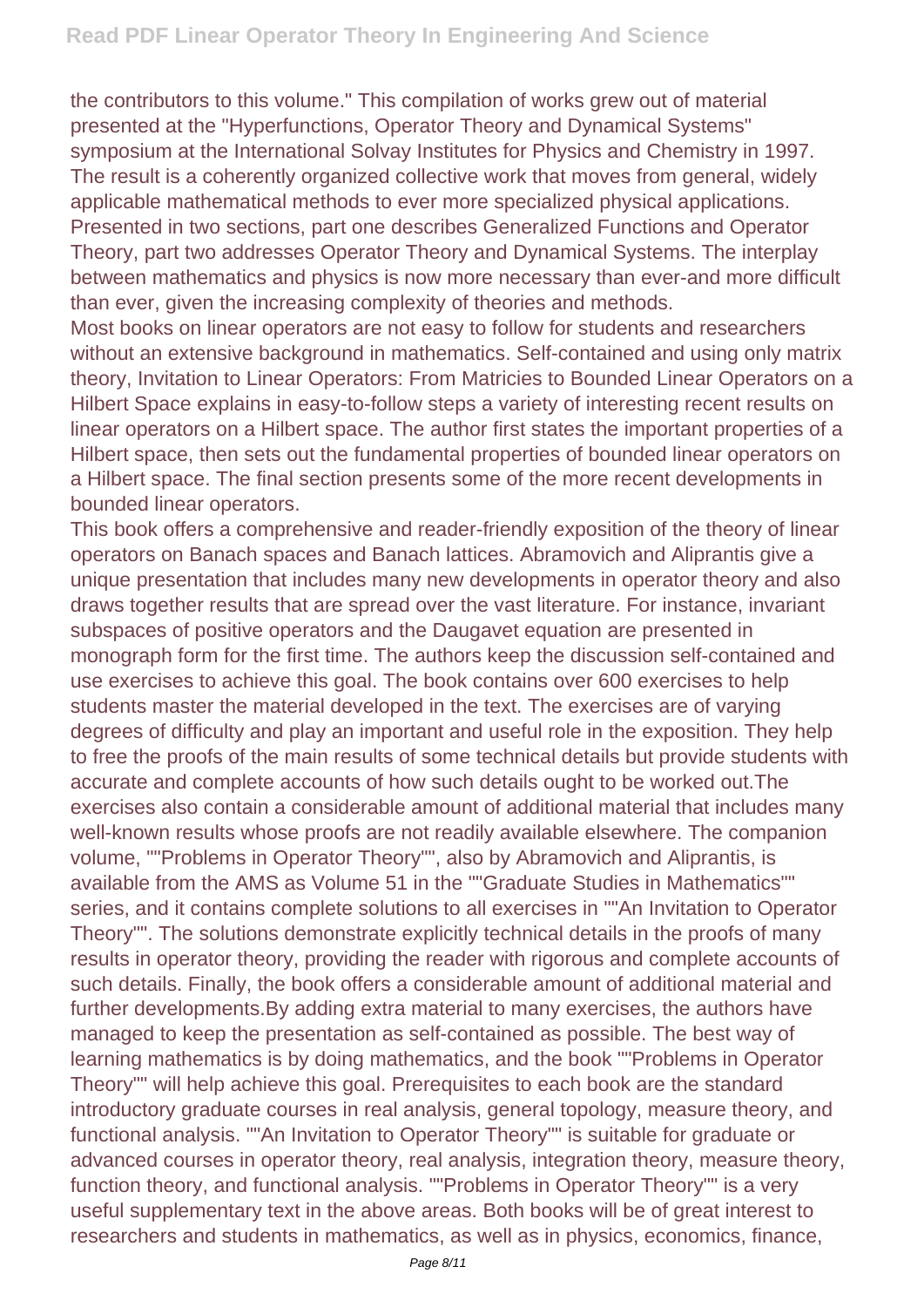engineering, and other related areas, and will make an indispensable reference tool. By a Hilbert-space operator we mean a bounded linear transformation be tween separable complex Hilbert spaces. Decompositions and models for Hilbert-space operators have been very active research topics in operator theory over the past three decades. The main motivation behind them is the in variant subspace problem: does every Hilbert-space operator have a nontrivial invariant subspace? This is perhaps the most celebrated open question in op erator theory. Its relevance is easy to explain: normal operators have invariant subspaces (witness: the Spectral Theorem), as well as operators on finite dimensional Hilbert spaces (witness: canonical Jordan form). If one agrees that each of these (i. e. the Spectral Theorem and canonical Jordan form) is important enough an achievement to dismiss any further justification, then the search for nontrivial invariant subspaces is a natural one; and a recalcitrant one at that. Subnormal operators have nontrivial invariant subspaces (extending the normal branch), as well as compact operators (extending the finite-dimensional branch), but the question remains unanswered even for equally simple (i. e. simple to define) particular classes of Hilbert-space operators (examples: hyponormal and quasinilpotent operators). Yet the invariant subspace quest has certainly not been a failure at all, even though far from being settled. The search for nontrivial invariant subspaces has undoubtly yielded a lot of nice results in operator theory, among them, those concerning decompositions and models for Hilbert-space operators. This book contains nine chapters.

This volume contains the proceedings of the Workshop on app1ications of linear operator theory to systems and networks, which was held at the Weizmann Institute of Science in the third week of June, 19S3,just be fore the MTNS Conference in Beersheva. For a 10ng time these subjects were studied indepen dent1y by mathematica1 ana1ysts and e1ectrica1 engineers. Never the1ess, in spite of the lack of communication, these two groups often deve10ped parallel theories, though in different languages, at different levels of genera1ity and typica11y quite different motivations. In the last severa1 years each side has become aware of the work of the other and there is a seeming1y ever increasing invo1vement of the abstract theories of factorization, extension and interpolation of operators (and operator/matrix va1ued functions) to the design and analysis of systems and net works. Moreover, the problems encountered in e1ectrica1 engineering have genera ted new mathematica1 problems, new approaches, and usefu1 new formu1ations. The papers contained in this volume constitute a more than representative se1ection of the presented talks and dis cussion at the workshop, and hopefu11y will also serve to give a reasonably accurate picture of the problems which are under active study today and the techniques which are used to deal with them.

Based largely on state space models, this text/reference utilizes fundamental linear algebra and operator techniques to develop classical and modern results in linear systems analysis and control design. It presents stability and performance results for linear systems, provides a geometric perspective on controllability and observability, and develops state space realizations of transfer functions. It also studies stabilizability and detectability, constructs state feedback controllers and asymptotic state estimators, covers the linear quadratic regulator problem in detail, introduces H-infinity control, and presents results on Hamiltonian matrices and Riccati equations.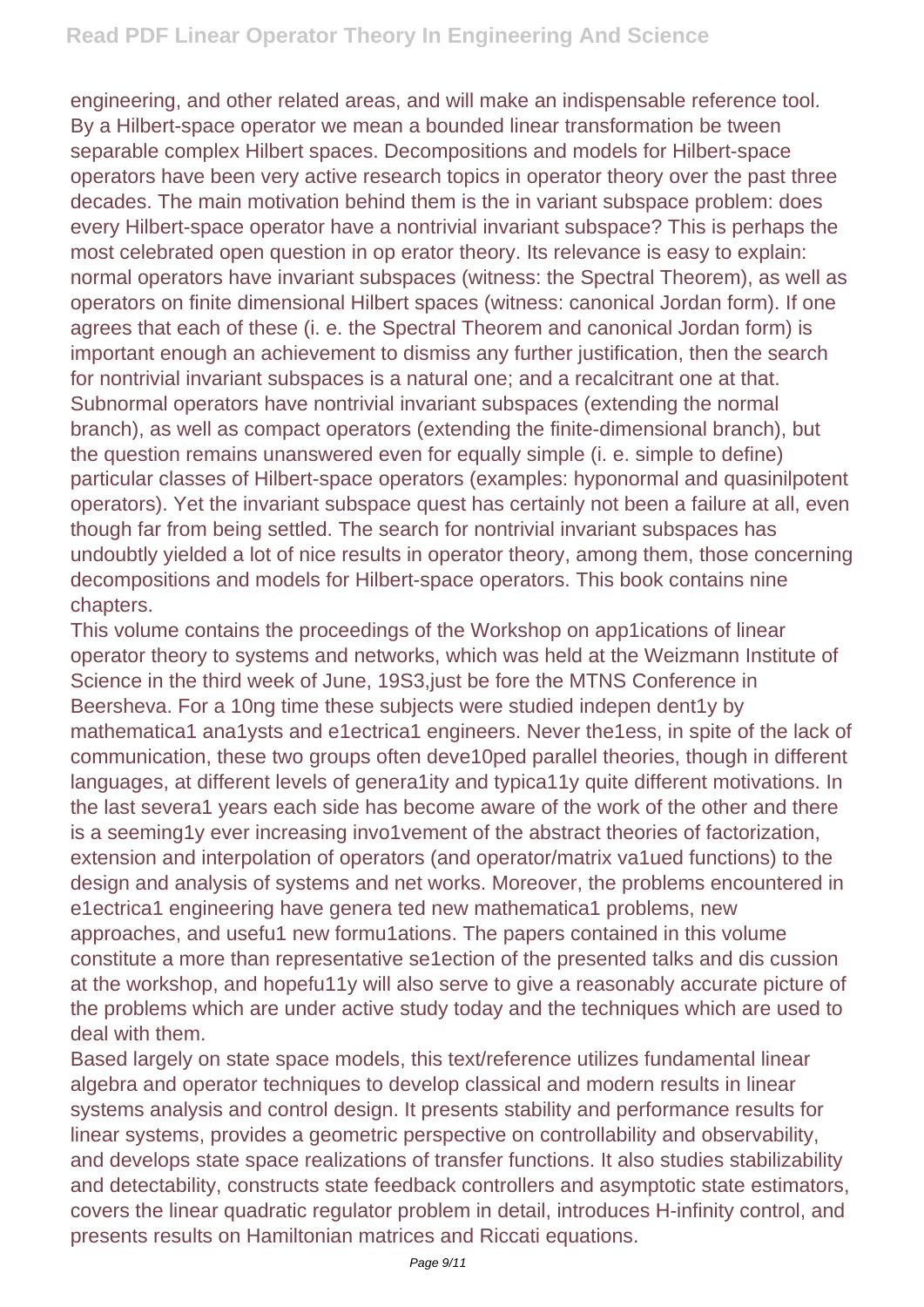This book provides a broad overview of state-of-the-art research at the intersection of the Koopman operator theory and control theory. It also reviews novel theoretical results obtained and efficient numerical methods developed within the framework of Koopman operator theory. The contributions discuss the latest findings and techniques in several areas of control theory, including model predictive control, optimal control, observer design, systems identification and structural analysis of controlled systems, addressing both theoretical and numerical aspects and presenting open research directions, as well as detailed numerical schemes and data-driven methods. Each contribution addresses a specific problem. After a brief introduction of the Koopman operator framework, including basic notions and definitions, the book explores numerical methods, such as the dynamic mode decomposition (DMD) algorithm and Arnoldi-based methods, which are used to represent the operator in a finite-dimensional basis and to compute its spectral properties from data. The main body of the book is divided into three parts: theoretical results and numerical techniques for observer design, synthesis analysis, stability analysis, parameter estimation, and identification; data-driven techniques based on DMD, which extract the spectral properties of the Koopman operator from data for the structural analysis of controlled systems; and Koopman operator techniques with specific applications in systems and control, which range from heat transfer analysis to robot control. A useful reference resource on the Koopman operator theory for control theorists and practitioners, the book is also of interest to graduate students, researchers, and engineers looking for an introduction to a novel and comprehensive approach to systems and control, from pure theory to datadriven methods.

Presenting excellent material for a first course on functional analysis , Functional Analysis in Applied Mathematics and Engineering concentrates on material that will be useful to control engineers from the disciplines of electrical, mechanical, and aerospace engineering. This text/reference discusses: rudimentary topology Banach's fixed point theorem with applications L^p-spaces density theorems for testfunctions infinite dimensional spaces bounded linear operators Fourier series open mapping and closed graph theorems compact and differential operators Hilbert-Schmidt operators Volterra equations Sobolev spaces control theory and variational analysis Hilbert Uniqueness Method boundary element methods Functional Analysis in Applied Mathematics and Engineering begins with an introduction to the important, abstract basic function spaces and operators with mathematical rigor, then studies problems in the Hilbert space setting. The author proves the spectral theorem for unbounded operators with compact inverses and goes on to present the abstract evolution semigroup theory for time dependent linear partial differential operators. This structure establishes a firm foundation for the more advanced topics discussed later in the text.

The book is intended as a text for a one-semester graduate course in operator theory to be taught "from scratch'', not as a sequel to a functional analysis course, with the basics of the spectral theory of linear operators taking the center stage. The book consists of six chapters and appendix, with the material flowing from the fundamentals of abstract spaces (metric, vector, normed vector, and inner product), the Banach Fixed-Point Theorem and its applications, such as Picard's Existence and Uniqueness Theorem, through the basics of linear operators, two of the three fundamental principles (the Uniform Boundedness Principle and the Open Mapping Theorem and its equivalents: the Inverse Mapping and Closed Graph Theorems), to the elements of the spectral theory, including Gelfand's Spectral Radius Theorem and the Spectral Theorem for Compact Self-Adjoint Operators, and its applications, such as the celebrated Lyapunov Stability Theorem. Conceived as a text to be used in a